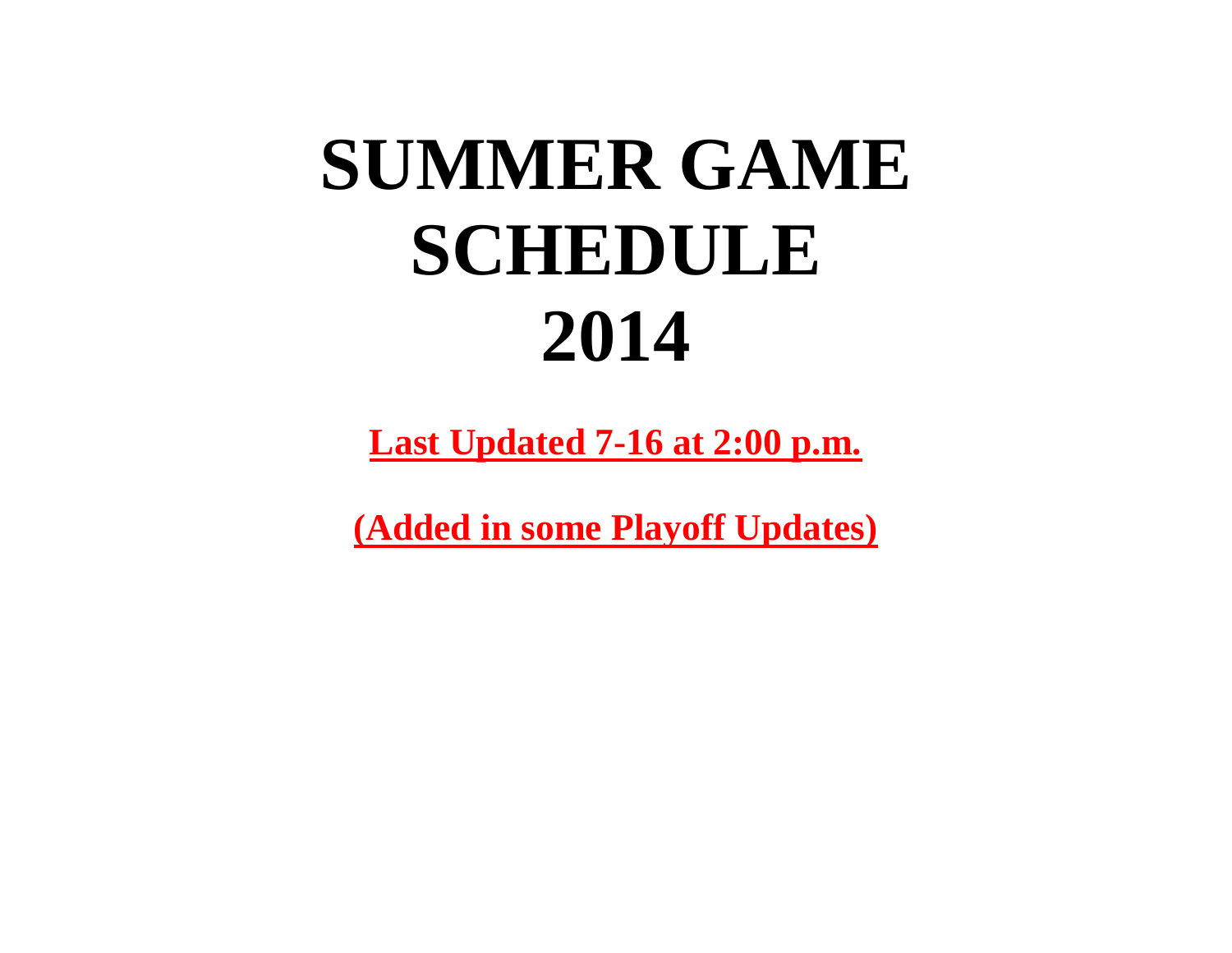| <b>Time</b> | Monday, June 16                                                    | <b>Tuesday, June 17</b>                                                                                                                                                                                | <b>Wednesday, June 18</b>                                                                                                                                                                   | Thursday, June 19                                                                                                               | Friday, June 20                              |
|-------------|--------------------------------------------------------------------|--------------------------------------------------------------------------------------------------------------------------------------------------------------------------------------------------------|---------------------------------------------------------------------------------------------------------------------------------------------------------------------------------------------|---------------------------------------------------------------------------------------------------------------------------------|----------------------------------------------|
| 4:45        |                                                                    | <b>AA Division</b><br>Georgia vs. Kentucky - A-3<br>FSU vs. $UNC - C-3$<br><b>AAA Division</b><br>UNC vs. $FSU - C-1$                                                                                  | Karenas $(4:30)$<br>Arcadia Teams - A-3<br>Covina Teams - C-3<br>Pac Five B (4:30)<br>Panthers vs. Ravens - C-1<br><b>C</b> Division<br>Georgia vs. Kentucky - A-2<br>$FSU$ vs. $UNC - C-2$ | <b>AAA Division</b><br>Georgia vs. $FSU - A-1$                                                                                  | MT. KARE<br>A & AA Camp<br>June 20-22 (\$89) |
| 5:30        | <b>Busses</b> leave<br>Arcadia and Covina - 5:30<br>Upland $-5:00$ | <b>AAA Division</b><br>UNC vs. Georgia $-$ C-1                                                                                                                                                         | <b>Pac Five B (5:15)</b><br>Hawks vs. Huskies - A-1                                                                                                                                         | <b>AA Division</b><br>Georgia vs. $FSU - A-3$ (5:15)<br>UNC vs. Kentucky $-C-3$<br><b>AAA Division</b><br>Georgia vs. UNC - A-1 |                                              |
| 6:15        |                                                                    | <b>Great Start Division</b><br>Arcadia Teams - A-2<br>Covina Teams - C-2<br><b>A Division</b><br>Georgia vs. Kentucky - A-3<br>Pac 12<br>USC vs. UCLA $-C-1$ (6:45)<br>Cal vs. Stanford $- A-1$ (6:45) | <b>Royal Friends</b><br>Arcadia - A-1<br>Covina $-C-2$<br>Pac Five A<br>East vs. West $-C-1$<br><b>B</b> Division<br>Georgia vs. Kentucky $- A - 3$<br>$FSU$ vs. $UNC - C-3$                | <b>A Division</b><br>UNC vs. Kentucky $-C-3$<br>Pac 12<br>Cal vs. $USC - A-1$ (6:45)<br>UCLA vs. Stanford $-C-1$ (6:45)         |                                              |
| 7:00        |                                                                    | <b>A Division</b><br>Georgia vs. $UNC - A-3$                                                                                                                                                           | Pac Five A<br>East vs. Eagles $-C-1$                                                                                                                                                        | <b>A Division</b><br>UNC vs. Georgia $-$ C-3                                                                                    |                                              |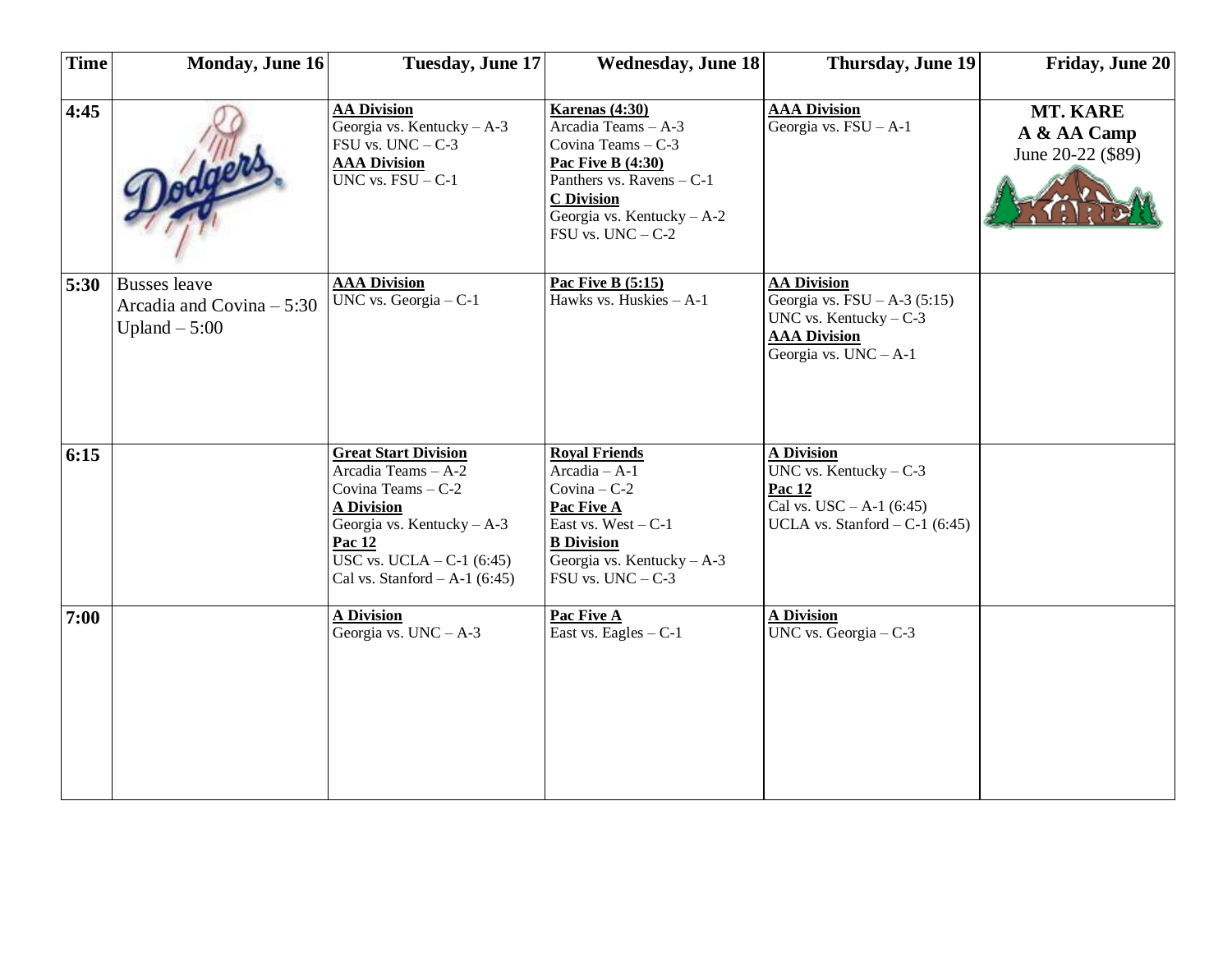| Time | <b>Monday, June 23</b>                                                                                                                                                                        | <b>Tuesday, June 24</b>                                                                                                                                                                                                | <b>Wednesday, June 25</b>                                                                                                        | Thursday, June 26                                                                                                          | Friday, June 27                                                                                                 |
|------|-----------------------------------------------------------------------------------------------------------------------------------------------------------------------------------------------|------------------------------------------------------------------------------------------------------------------------------------------------------------------------------------------------------------------------|----------------------------------------------------------------------------------------------------------------------------------|----------------------------------------------------------------------------------------------------------------------------|-----------------------------------------------------------------------------------------------------------------|
| 4:45 | <b>Karenas (4:30)</b><br>Arcadia Teams - A-3<br>Covina Teams - C-3<br>Pac Five B (4:30)<br>Hawks vs. Ravens - A-1<br><b>C</b> Division<br>Georgia vs. Kentucky - A-2<br>$FSU$ vs. $UNC - C-2$ | <b>AA Division</b><br>Georgia vs. Kentucky $- A - 3$<br>$FSU$ vs. $UNC - C-3$<br><b>AAA Division</b><br>UNC vs. $FSU - C-1$                                                                                            | <b>Karenas (4:30)</b><br>Arcadia Teams - A-3<br>Covina $-C-3$<br>Pac Five B (4:30)<br>Panthers vs. Hawks $-C-1$                  | <b>AAA Division</b><br>Georgia vs. $FSU - A-1$                                                                             | MT. KARE<br>$C$ & B Camp<br>June 28-29 (\$64)                                                                   |
| 5:30 | <b>Pac Five B (5:15)</b><br>Huskies vs. Panthers $- A - 1$                                                                                                                                    | <b>AAA Division</b><br>UNC vs. Georgia $-$ C-1                                                                                                                                                                         | <b>Pac Five B (5:15)</b><br>Ravens vs. Huskies - C-1<br><b>C</b> Division<br>Kentucky vs. $FSU - A-2$<br>UNC vs. Georgia $-$ C-2 | <b>AA Division</b><br>Kentucky vs. $FSU - A-3$<br>UNC vs. Georgia $-C-3$<br><b>AAA Division</b><br>Georgia vs. $UNC - A-1$ | MT. KARE<br><b>Great Start</b><br>June 27 (\$39)                                                                |
| 6:15 | <b>Pac Five</b><br><b>TBA</b><br>Pac Five A<br>Eagles vs. $West - A-1$<br><b>B</b> Division<br>Georgia vs. Kentucky - A-3<br>FSU vs. $UNC - C-3$                                              | <b>Great Start Division</b><br>Steelers vs. Cowboys - A-2<br>Grizzlies vs. Lions $-C-2$<br><b>A Division</b><br>Kentucky vs. Georgia - A-3<br>Pac 12<br>Cal vs. Stanford $- A-1$ (6:45)<br>USC vs. UCLA $-$ C-1 (6:45) | <b>Royal Friends</b><br>Arcadia - A-1<br>Covina $-C-2$<br>Pac Five A<br>East vs. Eagles - C-1                                    | <b>A Division</b><br>UNC vs. Georgia - C-3<br>Pac 12<br>Stanford vs. $USC - A-1$<br>UCLA vs. $Cal - C-1$                   |                                                                                                                 |
| 7:00 | Pac Five A<br>Eagles vs. $East - A-1$                                                                                                                                                         | <b>Great Start Division</b><br>Eagles vs. Jaguars $-A-2$<br>Tigers vs. $Colts - C-2$<br><b>A Division</b><br>Kentucky vs. $UNC - A-3$                                                                                  | Pac Five A<br>East vs. $West - C-1$<br><b>B</b> Division<br>Kentucky vs. $FSU - A-3$<br>UNC vs. Georgia $-C-3$                   | <b>A Division</b><br>UNC vs. Kentucky $-C-3$                                                                               | <b>Fireworks Stand</b><br>Located in El Monte at<br>the corner of Peck &<br>Lower Azusa at the El<br>Pollo Loco |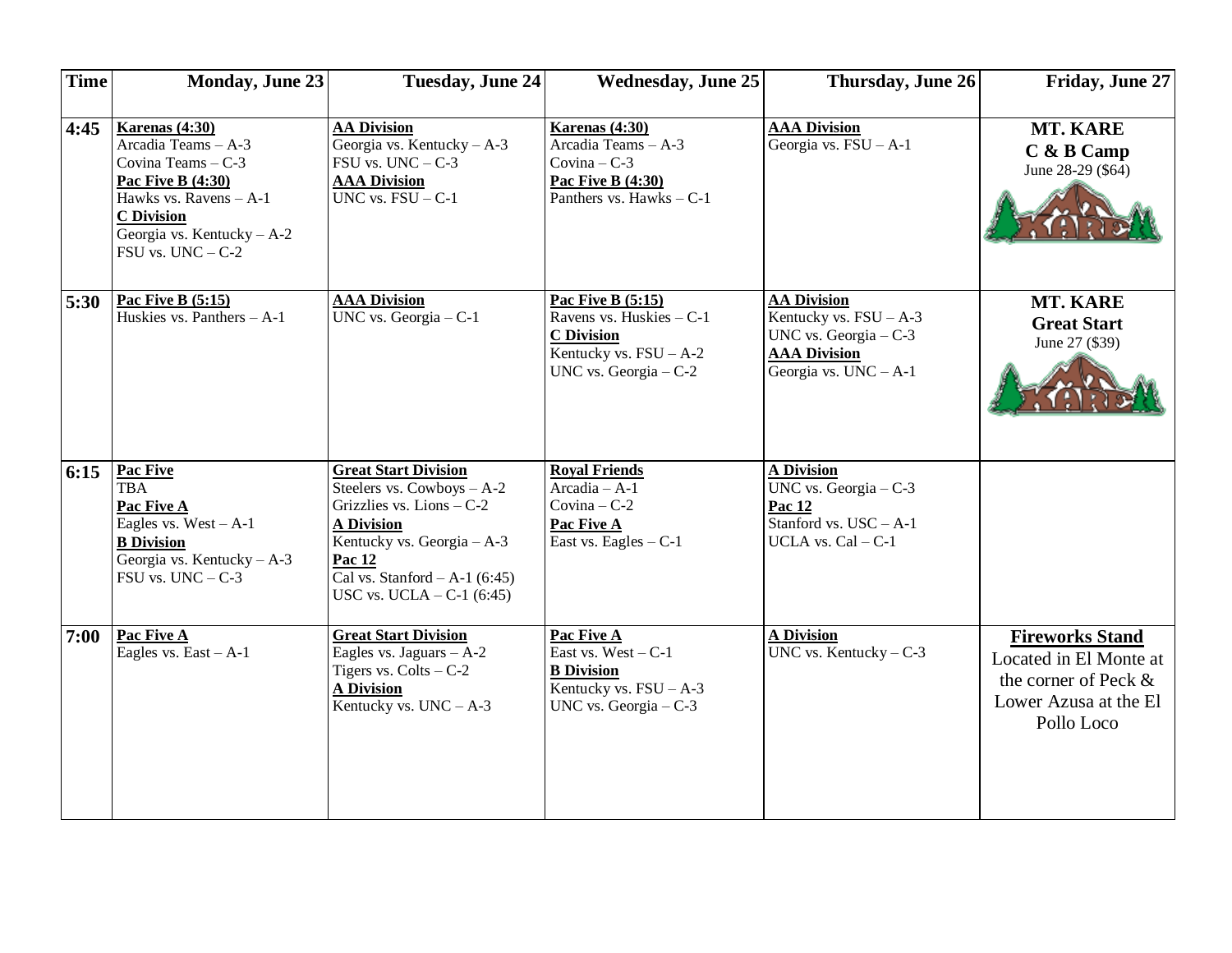| <b>Time</b> | <b>Monday, June 30</b>                                                                                                                                                                            | Tuesday, July 1                                                                                                                                                                                                      | <b>Wednesday</b> , July 2                                                                                                                                                                        | Thursday, July 3            | Friday, July 4                                                                                                  |
|-------------|---------------------------------------------------------------------------------------------------------------------------------------------------------------------------------------------------|----------------------------------------------------------------------------------------------------------------------------------------------------------------------------------------------------------------------|--------------------------------------------------------------------------------------------------------------------------------------------------------------------------------------------------|-----------------------------|-----------------------------------------------------------------------------------------------------------------|
| 4:45        | Karenas $(4:30)$<br>Arcadia Teams - A-3<br>Covina Teams - C-3<br><b>Pac Five B (4:30)</b><br>Huskies vs. Ravens - A-1<br><b>C</b> Division<br>Georgia vs. Kentucky - A-2<br>$FSU$ vs. $UNC - C-2$ | <b>AA Division</b><br>Georgia vs. Kentucky $- A - 3$<br>FSU vs. $UNC - C-3$<br><b>AAA Division</b><br>FSU vs. $UNC - C-1$                                                                                            | <b>Karenas</b> (5:00-7:00)<br>All Karenas in Arcadia for soccer<br>games, picnic, & awards (Bring)<br>\$5.00 per person for meal) $- A - 3$<br>Pac Five B $(4:30)$<br>Panthers vs. Ravens $-C-1$ | <b>No Activities July 3</b> | <b>Fireworks Stand</b><br>Located in El Monte at<br>the corner of Peck &<br>Lower Azusa at the El<br>Pollo Loco |
| 5:30        | <b>Pac Five B (5:15)</b><br>Hawks vs. Panthers $- A-1$                                                                                                                                            | <b>AAA Division</b><br>FSU vs. Georgia - C-1                                                                                                                                                                         | <b>Pac Five B (5:15)</b><br>Hawks vs. Huskies - A-1<br><b>C</b> Division<br>Kentucky vs. $UNC - A-2$<br>FSU vs. Georgia - C-2                                                                    |                             |                                                                                                                 |
| 6:15        | Pac Five A<br>West vs. Eagles $-A-1$<br><b>B</b> Division<br>Georgia vs. Kentucky $- A - 3$<br>$FSU$ vs. $UNC - C-3$                                                                              | <b>Great Start Division</b><br>Arcadia Teams - A-2<br>Covina Teams - C-2<br><b>A Division</b><br>Georgia vs. Kentucky - A-3<br>UNC Bye<br>Pac 12<br>Cal vs. Stanford $- A-1$ (6:45)<br>$USC$ vs. $UCLA - C-1$ (6:45) | Pac Five A<br>East vs. Eagles $-C-1$                                                                                                                                                             |                             |                                                                                                                 |
| 7:00        | Pac Five A<br>West vs. $East - A-1$                                                                                                                                                               |                                                                                                                                                                                                                      | Pac Five A<br>East vs. West $-C-1$<br><b>B</b> Division<br>Kentucky vs. $UNC - A-3$<br>FSU vs. Georgia - C-3                                                                                     |                             |                                                                                                                 |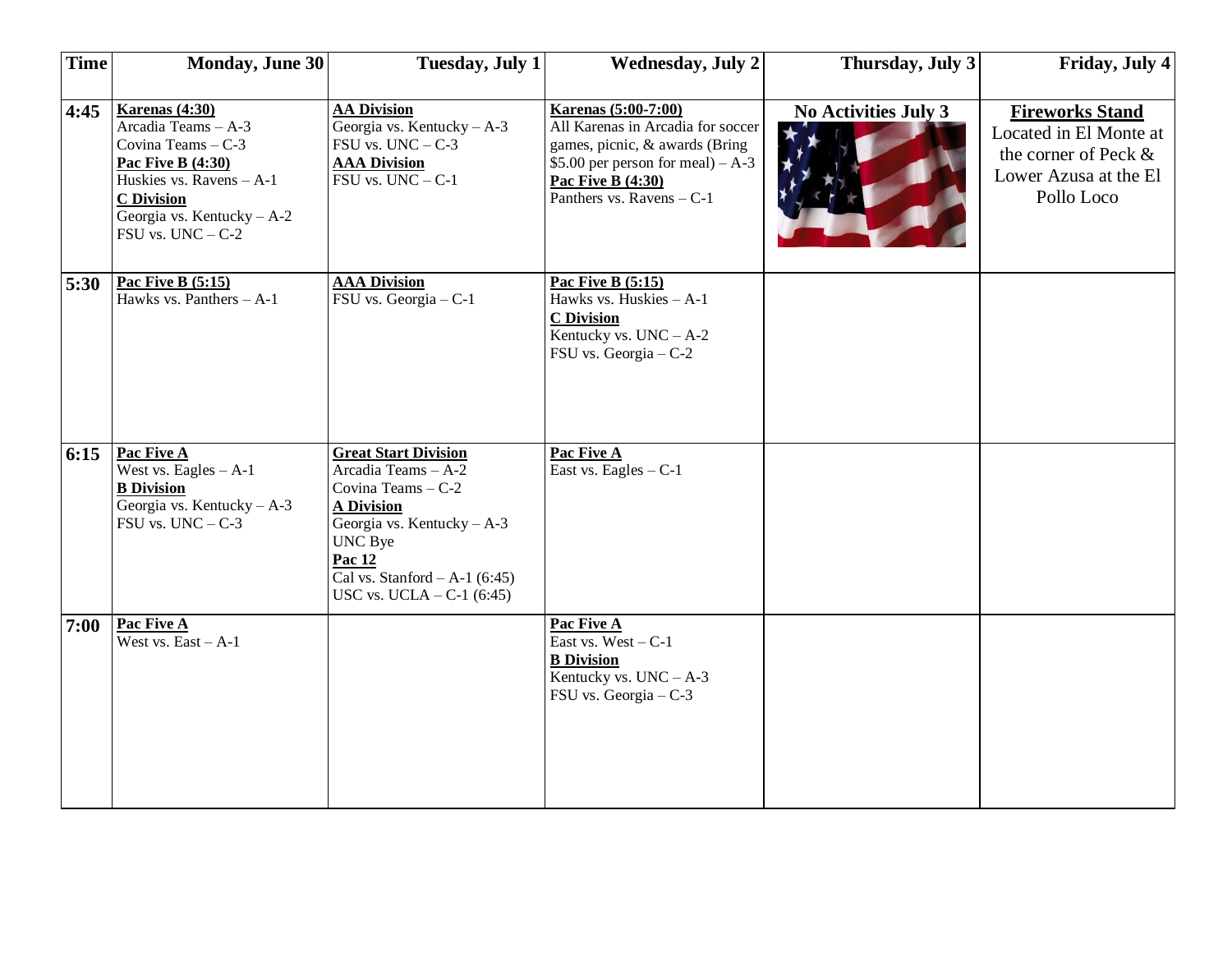| <b>Time</b> | <b>Monday</b> , July 7                                                                                                                                                                             | <b>Tuesday, July 8</b>                                                                                                                                                                                               | Wednesday, July 9                                                                                                               | Thursday, July 10                                                       | Friday, July 11                                 |
|-------------|----------------------------------------------------------------------------------------------------------------------------------------------------------------------------------------------------|----------------------------------------------------------------------------------------------------------------------------------------------------------------------------------------------------------------------|---------------------------------------------------------------------------------------------------------------------------------|-------------------------------------------------------------------------|-------------------------------------------------|
| 4:45        | Karenas $(4:30)$<br>Arcadia Teams - A-3<br>Covina Teams - C-3<br>Pac Five B $(4:30)$<br>Huskies vs. Panthers $- A - 1$<br><b>C</b> Division<br>Georgia vs. Kentucky - A-2<br>$FSU$ vs. $UNC - C-2$ | <b>AA Division</b><br>Georgia vs. Kentucky $-A-3$<br>FSU vs. $UNC - C-3$<br><b>AAA Division</b><br>Georgia vs. FSU - A-3                                                                                             | Karenas (4:30)<br>Arcadia Teams - A-3<br>Covina Teams - C-3<br>Pac Five B (4:30)<br>Ravens vs. $H \overline{uskies} - C-1$      | <b>SAN DIEGO CAMP</b><br>AAA & Pac 12<br>July 9-13 (\$200)              | MT. KARE<br><b>Karenas</b><br>July 11-13 (\$89) |
| 5:30        | <b>Pac Five B (5:15)</b><br>Hawks vs. Ravens - A-1                                                                                                                                                 | <b>AAA Division</b><br>FSU vs. $UNC - A-3$ (Yes, the<br>game is in Arcadia)                                                                                                                                          | <b>C</b> Division<br>Georgia vs. $UNC - A-2$<br>FSU vs. Kentucky - C-2<br><b>Pac Five B (5:15)</b><br>Panthers vs. Hawks $-C-1$ | <b>AA Division</b><br>Kentucky vs. $UNC - A-3$<br>FSU vs. Georgia - C-3 |                                                 |
| 6:15        | Pac Five A<br>Eagles vs. $West - A-1$<br><b>B</b> Division<br>Georgia vs. Kentucky - A-3<br>$FSU$ vs. $UNC - C-3$                                                                                  | <b>Great Start Division</b><br>Colts vs. Jaguars $- A - 2$<br>Tigers vs. Lions $-C-2$<br><b>A Division</b><br>Kentucky vs. Georgia - A-3<br>Pac 12<br>Stanford vs. UCLA $-$ A-1 (6:45)<br>USC vs. $Cal - C-1$ (6:45) | <b>Royal Friends</b><br>Arcadia - A-1<br>Covina $-C-2$<br>Pac Five A<br>East vs. West $-C-1$                                    | <b>A Division</b><br>UNC vs. Kentucky $-C-3$                            |                                                 |
| 7:00        | Pac Five A<br>Eagles vs. $East - A-1$                                                                                                                                                              | <b>Great Start Division</b><br>Cowboys vs. Eagles $-A-2$<br>Grizzlies vs. Steelers $-C-2$<br><b>A Division</b><br>Kentucky vs. $UNC - A-3$                                                                           | Pac Five A<br>East vs. Eagles $-C-1$<br><b>B</b> Division<br>Georgia vs. $UNC - A-3$<br>FSU vs. Kentucky $-C-3$                 | <b>A Division</b><br>UNC vs. Georgia $-C-3$                             |                                                 |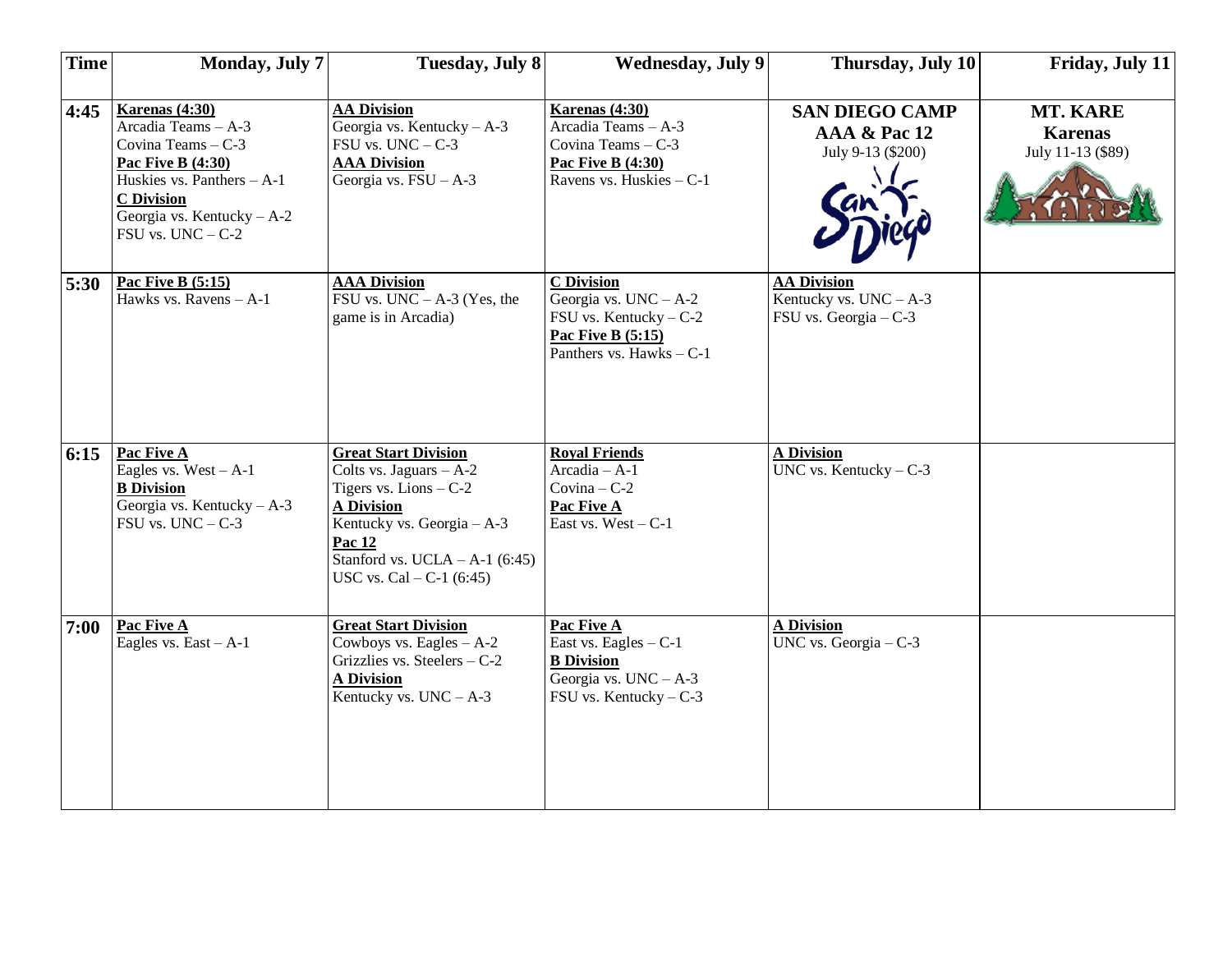| <b>Time</b> | Monday, July 14                                                                                                                                         | Tuesday, July 15                                                                                                                                                                                                          | <b>Wednesday, July 16</b>                                                                                         | Thursday, July 17                                                                                                                                                    | Friday, July 18 |
|-------------|---------------------------------------------------------------------------------------------------------------------------------------------------------|---------------------------------------------------------------------------------------------------------------------------------------------------------------------------------------------------------------------------|-------------------------------------------------------------------------------------------------------------------|----------------------------------------------------------------------------------------------------------------------------------------------------------------------|-----------------|
| 4:45        | <b>Karenas (4:30)</b><br>Arcadia Teams - A-3<br>Covina Teams - C-3<br><b>Pac Five B (4:30)</b><br>Huskies vs. Hawks - A-1<br>Ravens vs. Panthers $-C-1$ | <b>AAA Division</b><br>$\overline{UNC}$ vs. $\overline{FSU}$ – $C-1$<br>MT. KARE<br><b>Pac Five</b><br>July 15-20 (\$149)                                                                                                 | Karenas $(4:30)$<br>Arcadia Teams - A-3<br>Covina Teams - C-3                                                     | <b>AAA Division</b><br>Georgia vs. $\overline{UNC} - A-1$                                                                                                            |                 |
| 5:30        | <b>C</b> Division<br>Georgia vs. $FSU - A-2$<br>UNC vs. Kentucky $-C-2$                                                                                 | <b>AA Division</b><br>Georgia vs. $UNC - A-3$<br>FSU vs. Kentucky $-C-3$<br><b>AAA Division</b><br>UNC vs. Georgia $-$ C-1                                                                                                | <b>C</b> Division<br>*Playoffs<br>*Kentucky vs. FSU - A-2<br>*UNC vs. Georgia – C-2                               | <b>AA Division</b><br><i><b>*Playoffs</b></i><br>*Georgia vs. Kentucky – A-3<br>*UNC vs. $\text{FSU} - \text{C-3}$<br><b>AAA Division</b><br>Georgia vs. $FSU - A-1$ |                 |
| 6:15        | Pac Five A<br>West vs. Eagles $- A - 1$<br><b>MT. KARE</b><br><b>Royal Friends</b><br>July 14 (\$39)                                                    | <b>Great Start Division</b><br>Eagles vs. Steelers $- A - 2$<br>Grizzlies vs. Tigers $-C-2$<br><b>A Division</b><br>Georgia vs. Kentucky - A-3<br>Pac 12<br>Cal vs. UCLA $-$ A-1 (6:45)<br>USC vs. Stanford $-C-1$ (6:45) |                                                                                                                   | <b>A Division</b><br>UNC vs. Georgia - C-3<br><b>Pac 12</b><br>*Playoffs at 6:45<br>*Stanford vs. UCLA                                                               |                 |
| 7:00        | Pac Five A<br>West vs. $East - A-1$<br><b>B</b> Division<br>Georgia vs. $FSU - A-3$<br>UNC vs. Kentucky $-C-3$                                          | <b>Great Start Division</b><br>Cowboys vs. $Colts - A-2$<br>Lions vs. Jaguars $-C-2$<br><b>A Division</b><br>Georgia vs. $UNC - A-3$                                                                                      | <b>B</b> Division<br><i><b>*Playoffs</b></i><br>*Kentucky vs. $\text{FSU} - \text{A-3}$<br>*UNC vs. Georgia - C-3 | <b>A Division</b><br>UNC vs. Kentucky $-C-3$                                                                                                                         |                 |